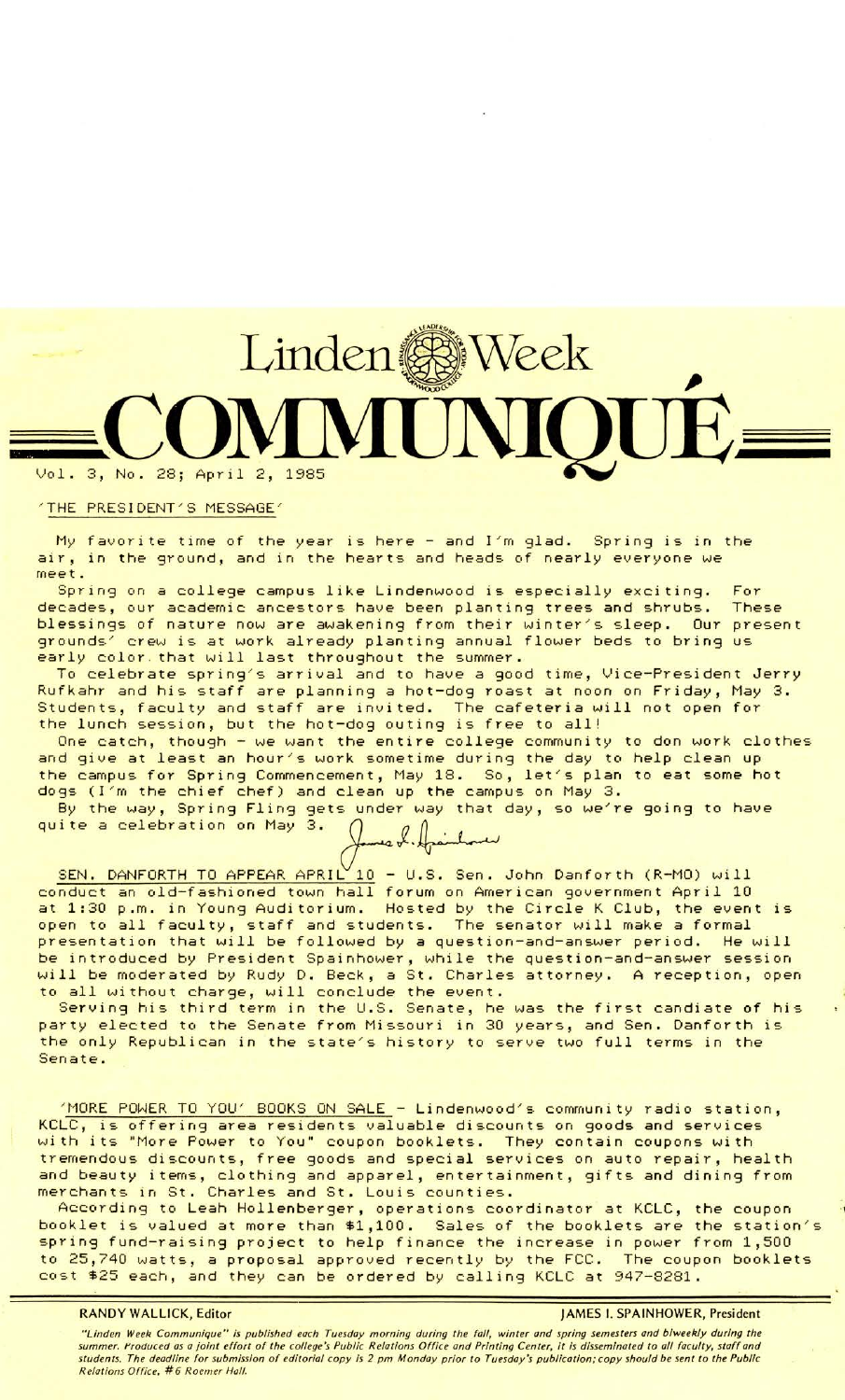TAKE THE TIME TO VOTE TODAY - President Spainhower urges all faculty, staff and students registered to vote to do so today before the polls close at 6 p.m. And, he asking a special favor for voters to show their support by voting yes" on Proposition 1. Passage would establish a community mental health fund to maintain and expand treatment, intervention, rehabilitation, counseling education and preventive services in the county. The fund would generate about \$920,000 per year from an eight-cent tax on each \$100 of assessed valuation (for an average \$60,000 home in the county, that would amount to a total, yearly tax of \$9). Funding would be earmarked for professional treatment for such family problems as stress, alcholism, child abuse, domestic violence and drug abuse.

COMMUNITY CONCERT SET APRIL 14 - A varied program of classical and modern music is planned for the April 14 concert by the Women's Ensemble. Open to all without charge, it will begin at 4 p.m. in Sibley Hall. Composers to be featured range from Mendelssohn, Dvorak and Leonard Bernstein with selections from "West Side Story." .The 22-voice ensemble is under the direction of Nancy P. Fleming, associate professor and director of choral music.

SIGNZ ZEE ZSHEET - CORRECTLY! - When you photocopy in the Printing Center, make sure you complete the sheet correctly, requests Manager Kris Cordes.<br>"Please complete the form with the proper account number, the department copies are to be charged to and your full signature, not your initials. And, make sure that you have the correct account number before charging photocopies," she asks.

FACULTY FORUM SET APRIL 12 - "The Movie Cowboy as Moral/Mythic Hero" is the title of a presentation to be given April 12 by Allen Schwab, associate provost and Dean of College Life. Open to the community as well as faculty, staff and students without charge, the event is part of this semester/s Faculty Forums. It will begin at 4 p.m. in the MAB, preceded by a social hour at 3:15. All participants are encouraged to bring beverages of their choice.

WHAT DO YOU WANT TO SEE ON STAGE? - The Performing Arts Dept. is considering possible plays for the 1985-86 mainstage and studio seasons. And, it invites faculty, staff and students to recommend plays that they want to see performed.<br>"In the past, we always have attempted to respond to the plays recommended by the entire community," said department Chairman Robert Peffers. "If you have a favorite play, please let us know as soon as possible so we can complete the season." Have a favorite play? Then call the department at extension #218.

PRESIDENT'S SECRETARY NAMED - Judy A. Shanahan of St. Louis has been named the new secretary to President Spainhower. A graduate of Normandy Senior High School, she is an alumna of Sanford Brown Business College. Prior to joining Lindenwood, she served as manager of a psychiatrist's office in Hinsdale, IL, for the past five years. She also has served in bookkeeping, personnel and payroll positions for a restaurant in Lombard, IL, and for the Jewish Hospital of St. Louis. Shanahan replaces Jane Pace who resigned last month to relocate.

TELEPHONE DIRECTORIES AVAILABLE - 1985/86 editions of the "St. Charles County Area Wide" telephone directory and "Yellow Pages" are available to faculty and staff members. They can be picked up at the Switchboard Office in Roemer.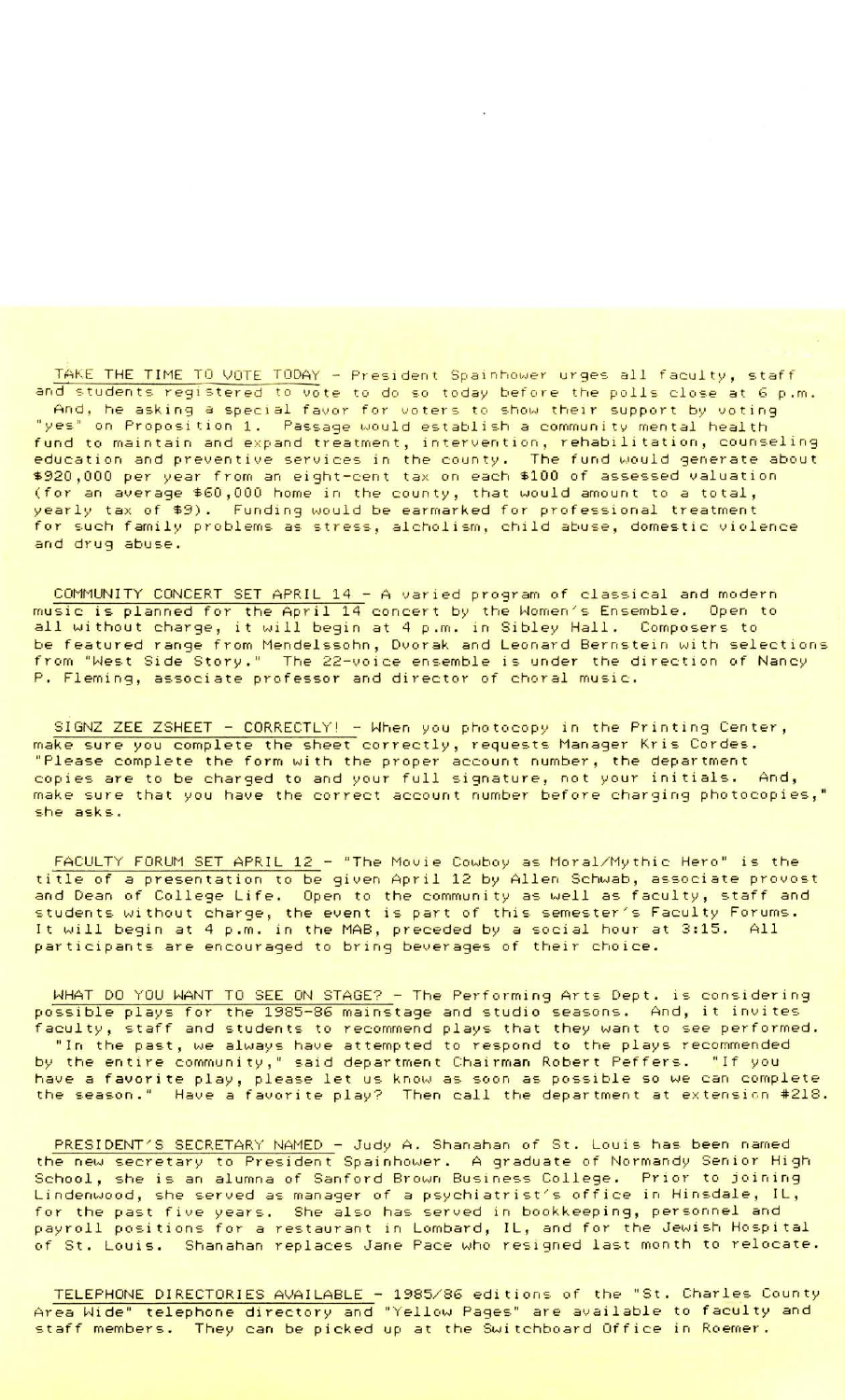- SOCIETY ELECTS MEMBERS FOR 1985/86 - Newly-elected members of the Lindenwood chapter of Alpha Lambda Delta, the national honor society for freshmen, are Brenda Eisenbeis, Douglas Hoggatt, Patricia Leitsch, Lisa Morris, Kristine<br>Nolte, Gail Payne, Stacy Prell and Tayna Taff. Initiations are set for 7 p.m. April 14 in the Goodall Parlor of the MAB. Edith Graber, Ph.D., chairman of the Sociology Dept., will speak on the importance of scholastic achievement.

48-HOUR DANCE-A-THON SCHEDULED - Lindenwood's Circle K Club is sponsoring a 48-hour Dance-a-Thon April 26-27 to raise money for the USA in Africa Foundation, the organization addressing the starvation problem in Africa. The two-day event will be held from 6 p.m. Friday to 6 p.m. Sunday in the Student Center. The 40-member club hopes to raise \$500 through the sponsorship individuals, couples and groups who will take part in the Dance-a-Thon. of Refreshments and music by area disc jockeys will be provided.

According to Jim Thompson, advisor to the club, the idea for the event stems from the Columbia record, "We Are the World," produced by Quincy Jones and<br>written by Lionel Richie and Michael Jackson. The record, which features 46 American artists, was recorded after the recent Grammy Awards. One of the<br>hottest songs in the country, "We Are the World" has raised \$8 million for the USA in Africa Foundation.

Club members are distributing sign-up sheets to attract sponsors for the Dance-a-Thon. Further information and reservations for those who want to take part can be obtained from any Circle K member or by contacting Thompson at extension #320.

"CLUB JITTERBUG" SET APRIL 13 - "Club Jitterburg '85 - a Blast from the Past"<br>is being presented April 13 by the Dept. of Performing Arts as a special evening of music, entertainment and dancing as a benefit for the studio theatre season. The fun side of the 1930s and 1940s is the evening's theme, and a cabaret show featuring Lindenwood students, faculty and staff will be followed by dancing to the sounds of St. Louis' "Hot Docs."<br>The event will be held in Ayres Hall. Cabaret entertainment begins at 8 p.m.,

followed by dancing until midnight beginning at 9:30 p.m. Refreshments will be handled through a donation bar. Tickets are priced at \$5 per person, or \$3 per person for groups of 10 or more. For reservations, stop at the Box<br>Office in Roemer Hall between noon and 5 p.m. daily, or call 946-2004.

FACULTY MEMBER RECEIVES AWARD - Kenneth J. Bayer of the Evening College<br>Faculty has been named this year's "Business Advertising Professional of the Year" by the St. Louis chapter of the Business & Professional Advertising Association (BPAA). A member of the BPAA since 1939 and former president of the St. Louis chapter and national vice-president, Bayer was cited for his 48 years in business advertising. An instructor in the Evening College's MBA<br>program on campus, Bayer is senior consultant with Lang & Smith Communications Group and president of Ken Bayer Communications in St. Louis.

### "THIS WEEK ON THE LINDENWOOD CAMPUS"

| TODAY           | - 12:30 p.m., Fashion Marketing meeting, Legacy Room, Ayres     |
|-----------------|-----------------------------------------------------------------|
|                 | - 4 p.m., CASA rehearsal, Sibley Hall Chapel                    |
|                 | - 7 p.m., Sacred Music Institute rehearsal, Sibley Chapel       |
| WEDNESDAY       | - Noon, President's Legacy Luncheon for students, Legacy Room   |
| <b>THURSDAY</b> | - 11:30 a.m., Circle K Club luncheon, Legacy Room               |
|                 | - Noon, Faculty meeting, Cardinal Room, Ayres                   |
| FRIDAY          | - 8 p.m., Studio Theatre presentation, 101 FAB                  |
| SATURDAY        | - LCIE closes for trimester break                               |
|                 | - 8 p.m., Studio Theatre, 101 FAB                               |
| SUNDAY          | - Easter                                                        |
| <b>MONDAY</b>   | - Noon, St. Charles Chamber of Commerce luncheon, Cardinal Room |
|                 |                                                                 |